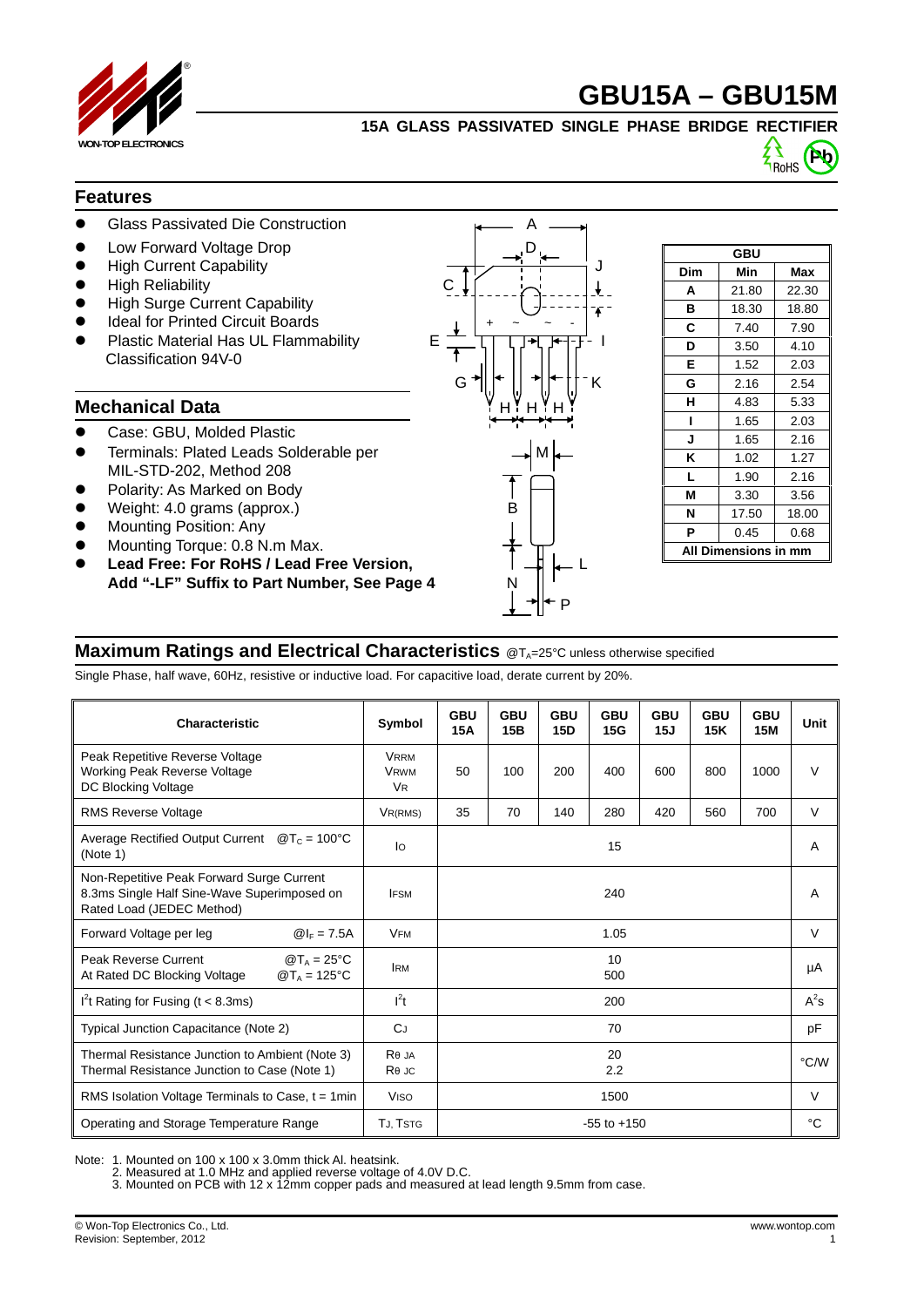## **GBU15A – GBU15M**









www.wontop.com © Won-Top Electronics Co., Ltd. 2 Revision: September, 2012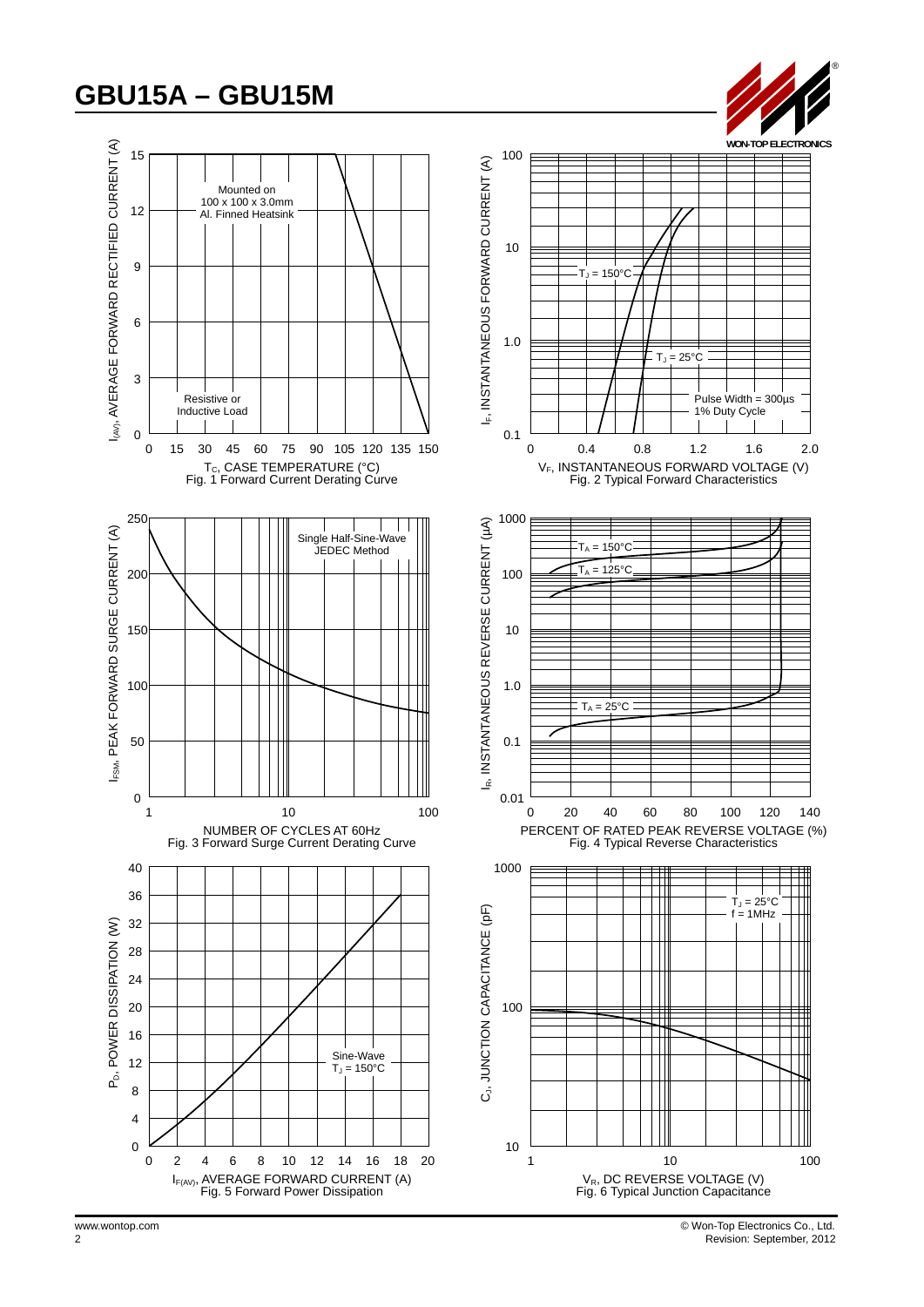

### **MARKING INFORMATION**



### **PACKAGING INFORMATION**

#### **BULK**

| Tube Size                  | Quantity | Inner Box Size             | Quantity | <b>Carton Size</b>         | Quantitv | Approx. Gross Weight |
|----------------------------|----------|----------------------------|----------|----------------------------|----------|----------------------|
| $L \times W \times H$ (mm) | (PCS)    | $L \times W \times H$ (mm) | (PCS)    | $L \times W \times H$ (mm) | (PCS)    | (KG)                 |
| 470 x 42 x 7               | 20       | 495 x 150 x 140            | .000     | 520 x 320 x 170            | 2,000    | 14.0                 |

**Note:** 1. Anti-static tube, water clear color.